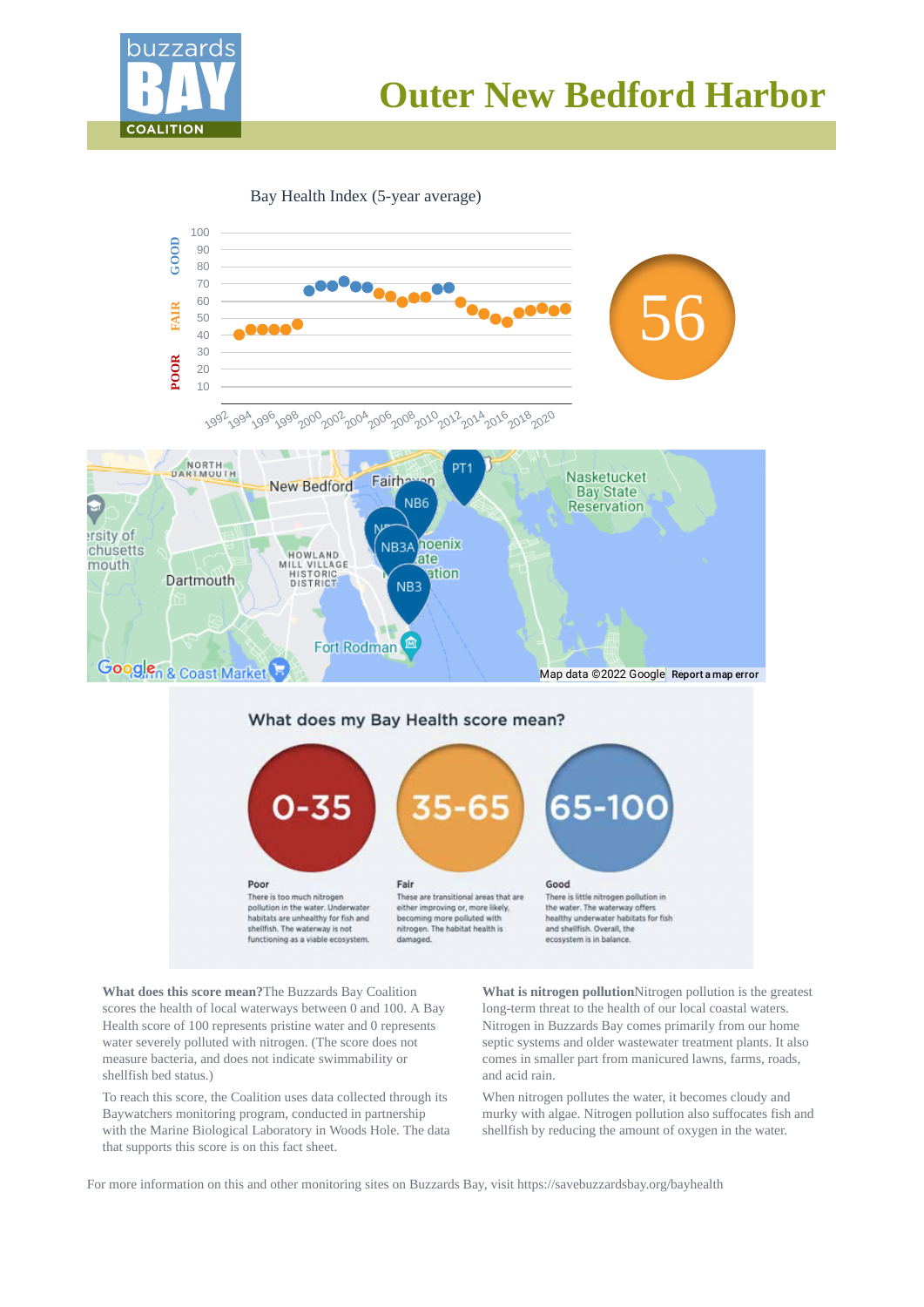# **Supporting Data**

# Outer New Bedford Harbor: East Beach (Station NB3)

Nitrogen, algae, and water clarity measurements taken from a boat off East Beach. (41.601866, -70.901505)





Algal Pigments



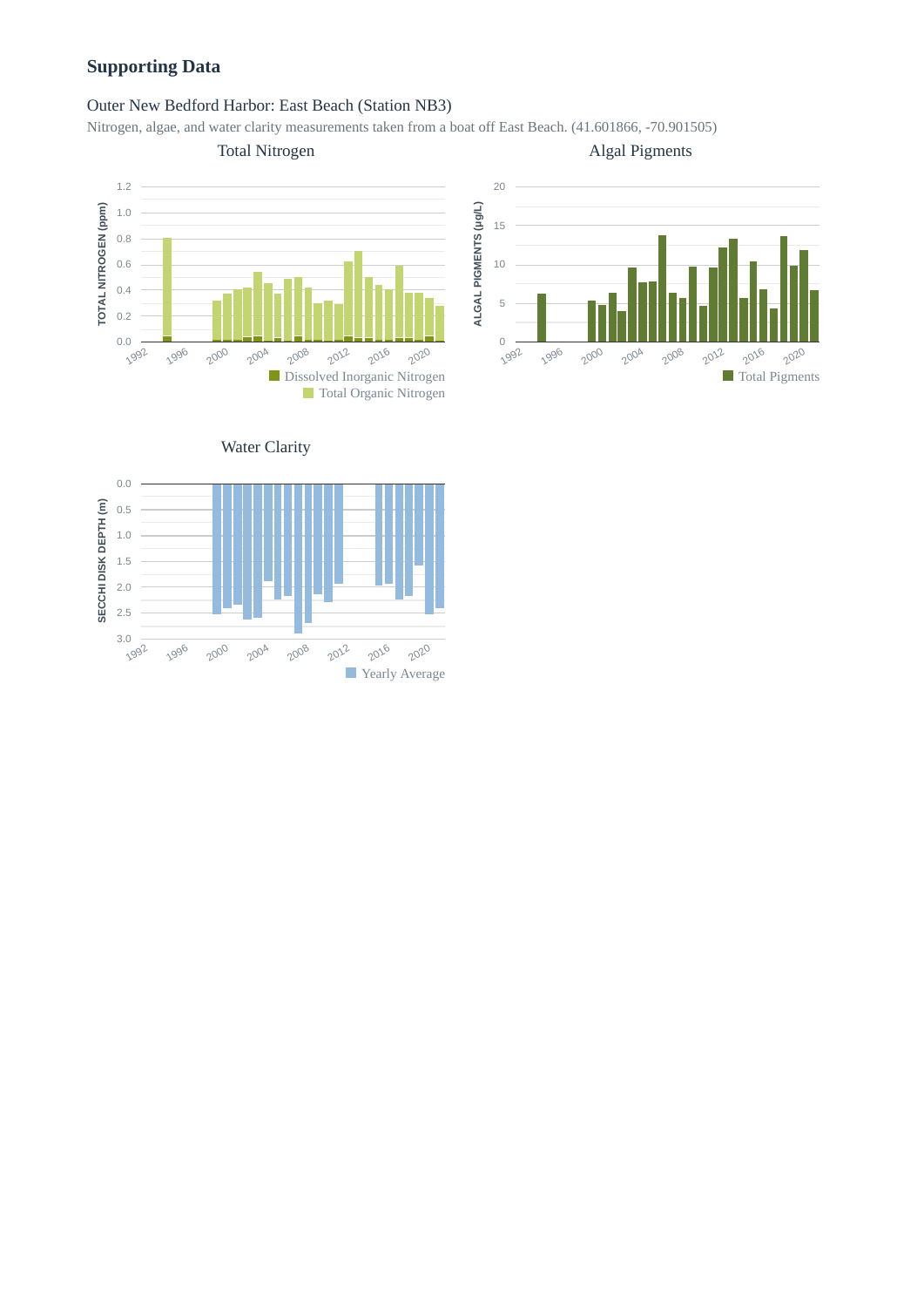# Outer New Bedford Harbor: East Rodney French (Station NB3A)

Dissolved oxygen measurements taken from dock at the East Rodney French Boulevard boat ramp. (41.611666, -70.905597)

Dissolved Oxygen



# Outer New Bedford Harbor: Outer Harbor – West (Station NB5)

Nitrogen, algae, and water clarity measurements taken from a boat on the west side of the outer harbor, near the hurricane barrier. (41.615919, -70.909031)



Algal Pigments





0.0

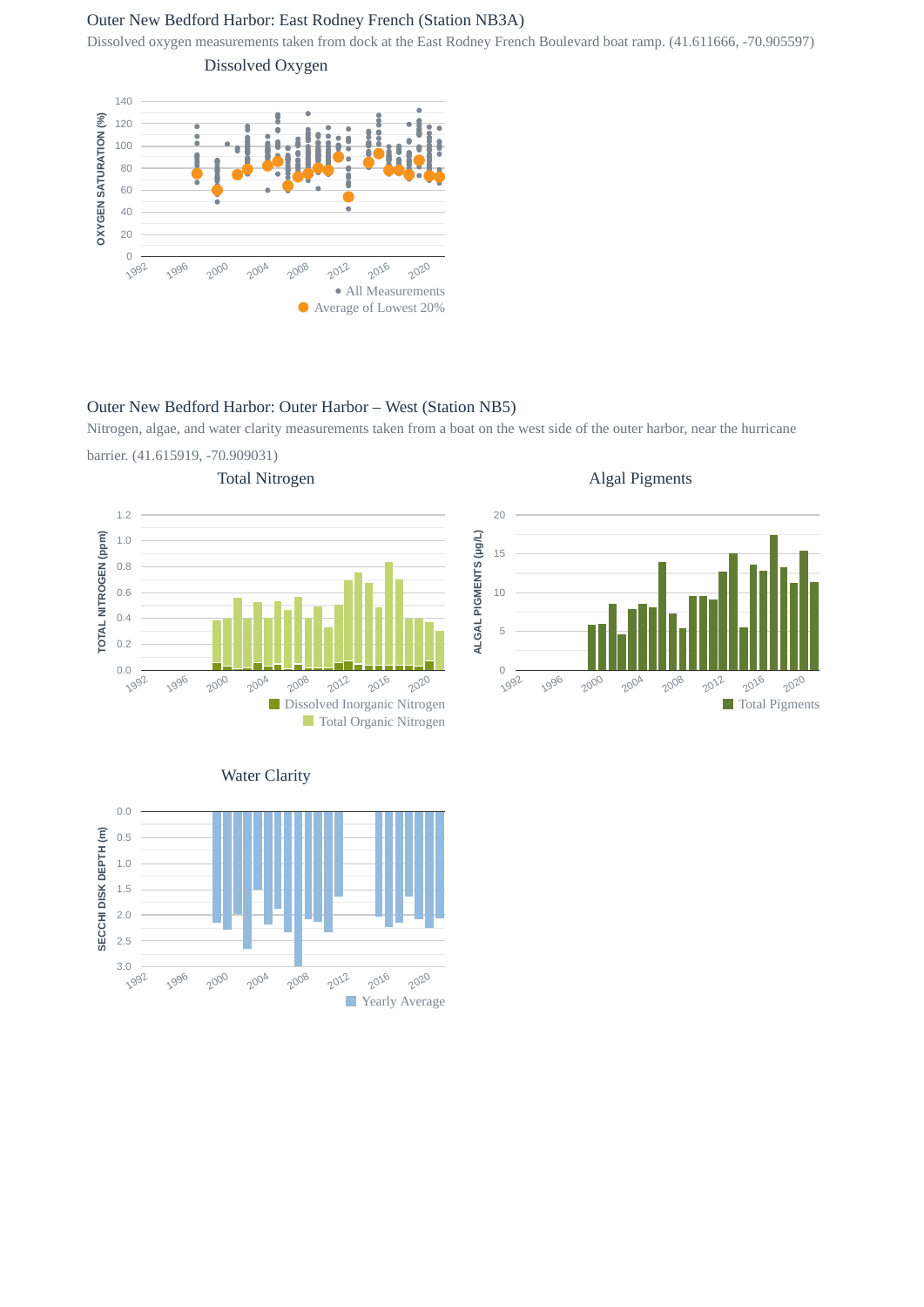# Outer New Bedford Harbor: Fort Phoenix (Station NB6)

Nitrogen, dissolved oxygen, algae, and water clarity measurements taken from a boat off Fort Phoenix. (41.622369, -70.8994)

Total Nitrogen

Dissolved Oxygen











Water Clarity